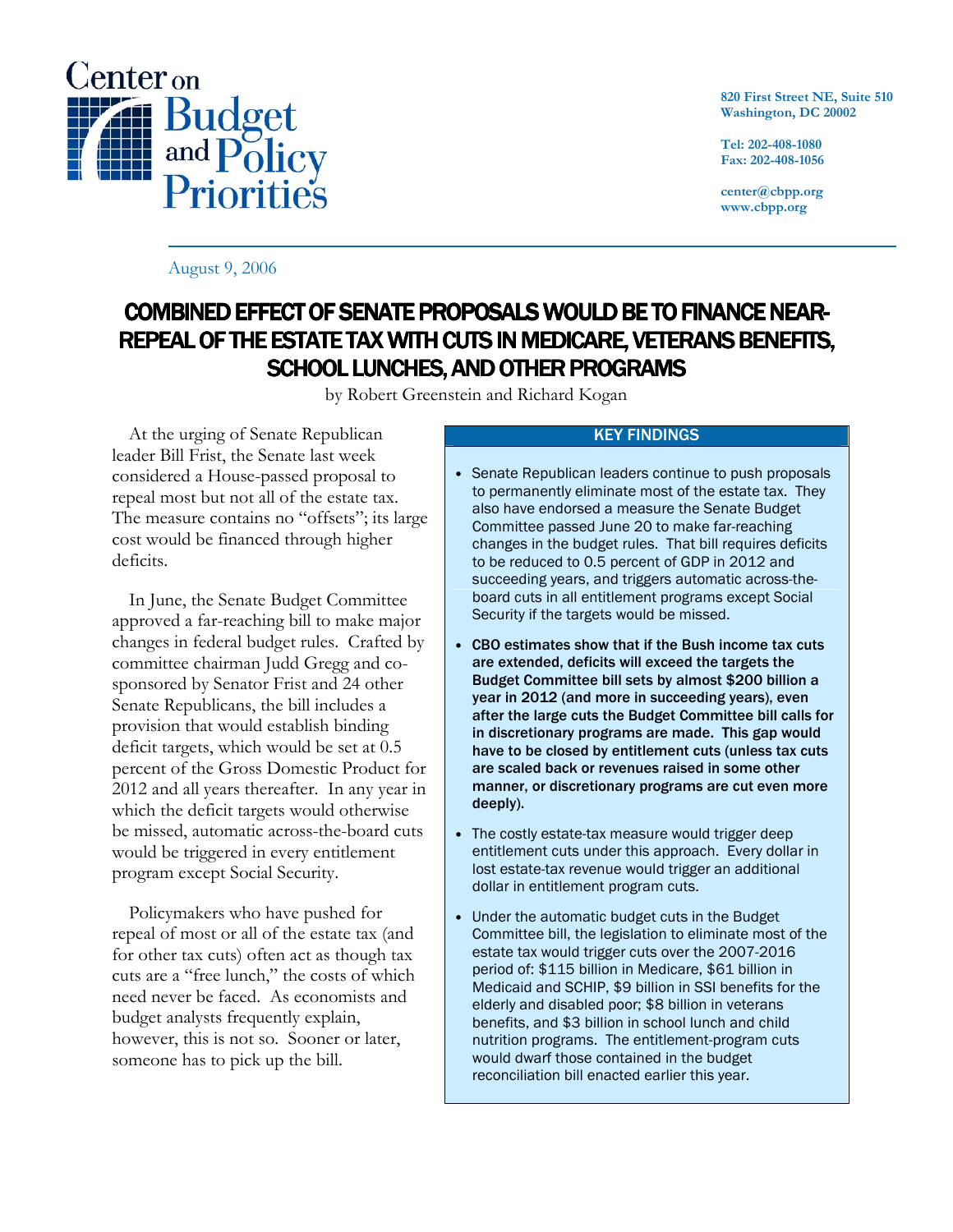The Gregg bill places a spotlight on how these tax cuts would be paid for. Taken together, the reductions in the estate tax recently approved by the House and the Gregg budget-enforcement bill would result in multi-million dollar tax cuts for the estates of the wealthiest Americans who die, with these lavish tax cuts being financed by large reductions in health care, retirement, and other benefits on which millions of ordinary Americans rely.

## How the Gregg Bill Works

 In addition to setting these deficit targets, the Gregg bill would impose austere three-year caps on the overall level of appropriations for discretionary programs (i.e., programs that are not entitlements), with the caps being set at the appropriations levels proposed in the President's budget for each fiscal year through 2009. These caps are designed to lock in discretionary cuts of the depth that the President's budget proposes.

 Congressional Budget Office projections show that if the President's tax cuts are extended (except for repeal of the estate tax) and relief from the Alternative Minimum Tax is continued, the projected budget deficit in 2012 and every year thereafter will be close to \$200 billion above the level needed to hit the Gregg bill's deficit targets, even if discretionary programs are cut sharply enough to fit within these caps. Under the Gregg bill, this entire difference would have to be made up with cuts in entitlement programs, unless Congress cut discretionary programs *below* the caps or raised taxes.

This means that under the Gregg bill, every dollar that a tax-cut bill loses in revenue must eventually be made up by cutting a dollar out of entitlement or other mandatory programs (unless discretionary programs are cut more deeply, other tax cuts are terminated or scaled back, or other revenue-raising measures are adopted). The revenue losses from tax-cut bills would make the gaps between deficits and the

deficit targets larger than they otherwise would be, which in turn would necessitate deeper budget cuts to hit the targets. Tax cuts consequently would trigger larger automatic across-the-board cuts in entitlement programs, unless other deficit-reduction measures were enacted.

## The Budget Cuts that the House-Passed Estate-Tax Provision Would Trigger

 The revenue losses resulting from the House-passed reductions in the estate tax thus would have to be made up (under the Gregg bill) by reductions in entitlement programs. The automatic cuts that the Gregg bill

| Table 1<br><b>Cuts in Various Entitlement Programs</b><br><b>Triggered by House Estate-Tax Plan</b><br>(in billions of dollars) |                       |
|---------------------------------------------------------------------------------------------------------------------------------|-----------------------|
|                                                                                                                                 | <b>Cuts 2007-2016</b> |
| Medicare                                                                                                                        | 115                   |
| Medicaid/SCHIP                                                                                                                  | 61                    |
| Federal Civilian Retirement                                                                                                     | 16                    |
| EITC/Child Tax Credit                                                                                                           | 9                     |
| Military Retirement                                                                                                             | 9                     |
| Unemployment Insurance                                                                                                          | 9                     |
| SSI for elderly and disabled poor                                                                                               | 9                     |
| Veterans disability compensation<br>and pensions                                                                                | 8                     |
| Food stamps                                                                                                                     |                       |
| School lunch/child nutrition                                                                                                    | 3                     |
| Farm Programs                                                                                                                   | 3                     |
| Total entitlement cuts                                                                                                          | 268                   |

would trigger (in the absence of other action) would reduce all entitlements except Social Security by the same percentage. (The Gregg bill exempts Social Security from the automatic cuts.)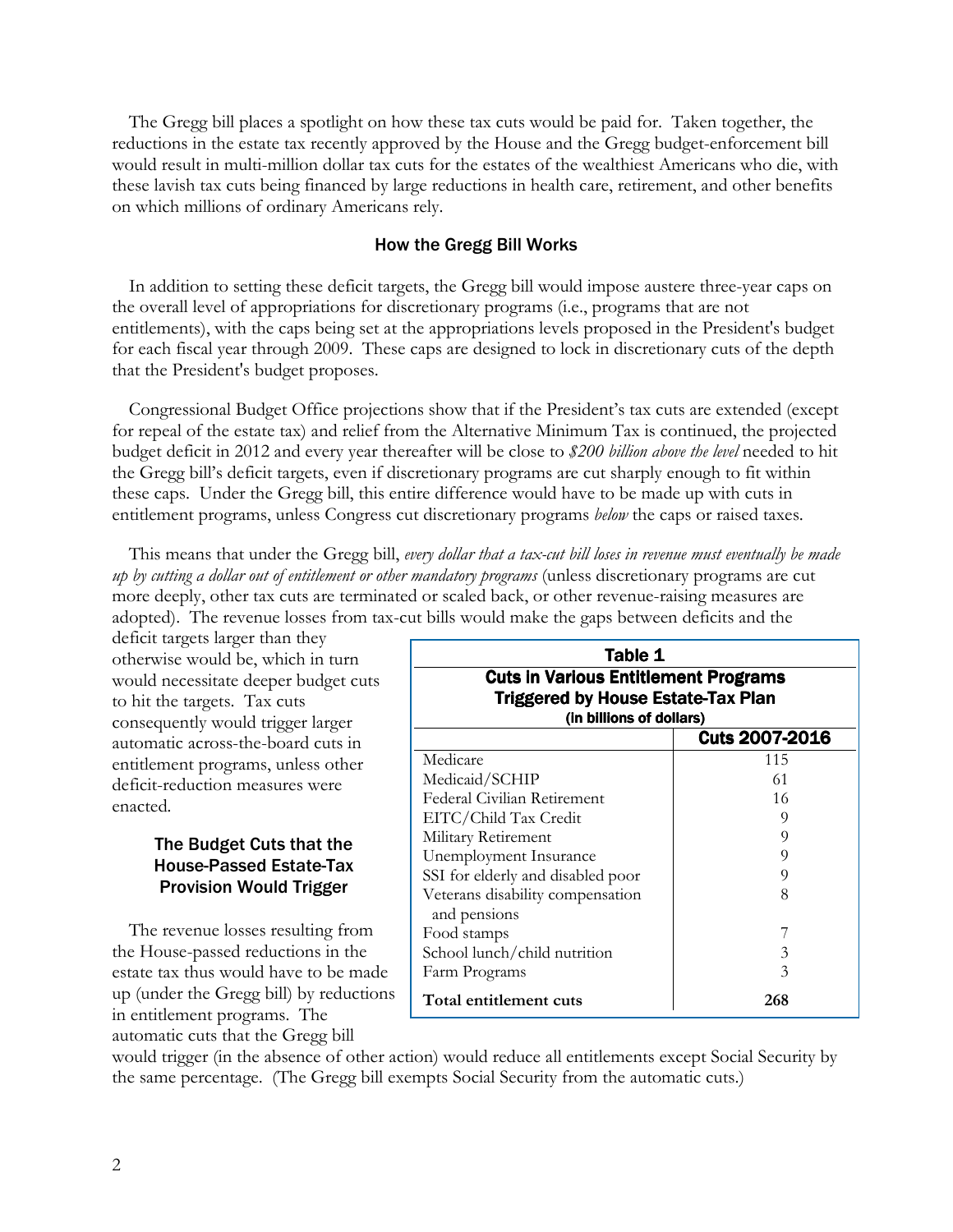Enactment of the House estate-tax provisions would trigger \$268 billion in entitlement cuts over the 2007-2016 period, with \$214 billion of these cuts coming in the second five years (2012-2016). These cuts would dwarf the \$39 billion over five years in entitlement cuts contained in the budget reconciliation legislation enacted in February.

 Table 1 displays the cuts that would have to be made in various entitlement programs to offset the increases in deficits the House-passed estate-tax plan would cause. The Table is based on the official cost estimate that the Joint Committee on Taxation has issued of the estate-tax provisions in the House bill. (The official cost estimate assumes that the capital gains tax rate — to which the lower estate tax rate would be tied under the House bill — will revert to 20 percent after 2010, when the current 15 percent is slated to expire. If the 15 percent capital gains rate is extended, as most supporters of the House bill intend, the bill's costs will be greater, and the cuts in entitlement programs that it would necessitate consequently would be larger.)

## Would These Cuts Happen?

For Senators who favor the House estate-tax plan and have endorsed the Gregg bill, these findings will not be welcome. They may seek to dismiss these findings.

- One argument they may make is that under the Gregg bill, Congress could pass legislation to cut the budget enough so that the bill's automatic cuts would not be needed to hit the deficit targets. This is certainly true. But unless discretionary programs are cut even more deeply (or unless measures are passed to scale back other tax cuts or otherwise increase tax revenues, something that Members of Congress who support the House and Gregg bills overwhelmingly oppose), any budget cuts enacted to offset the deficit-enlarging effects of the House bill would have to consist of cuts in entitlement programs. As a result, any argument that certain entitlement programs would be cut less deeply than shown in Table 1 (or not cut at all) is merely an observation that certain entitlement programs could be cut less deeply than shown in Table 1 if other entitlement programs were cut even more deeply than the table shows.
- Another argument that may be made is that the House estate-tax cuts would trigger a surge in economic growth and pay for themselves. Such an argument is dismissed by mainstream economists. (For a discussion of the flimsy nature of claims that eliminating most or all of the estate tax would have a large positive effect on economic growth, see the recent CBPP analysis of these claims. $\hat{ }$ )

A point could be made that few, if any, Members of Congress favor allowing the estate tax to return in 2011 to its parameters under the pre-2001 tax law. Many Senators who oppose the House estate-tax plan support making permanent the estate-tax rules that will be in effect in 2009, when the first \$3.5 million of an estate — \$7 million per couple — will be exempt and the top rate will be 45 percent. Were that approach to be adopted, the entitlement cuts that would be triggered under the Gregg bill would be a little more than *half* the size of the cuts shown in Table 1.

 $\overline{a}$ 

<sup>1</sup> Aviva Aron-Dine, "Estate Tax Repeal Would Decrease National Saving," Center on Budget and Policy Priorities, June 8, 2006.